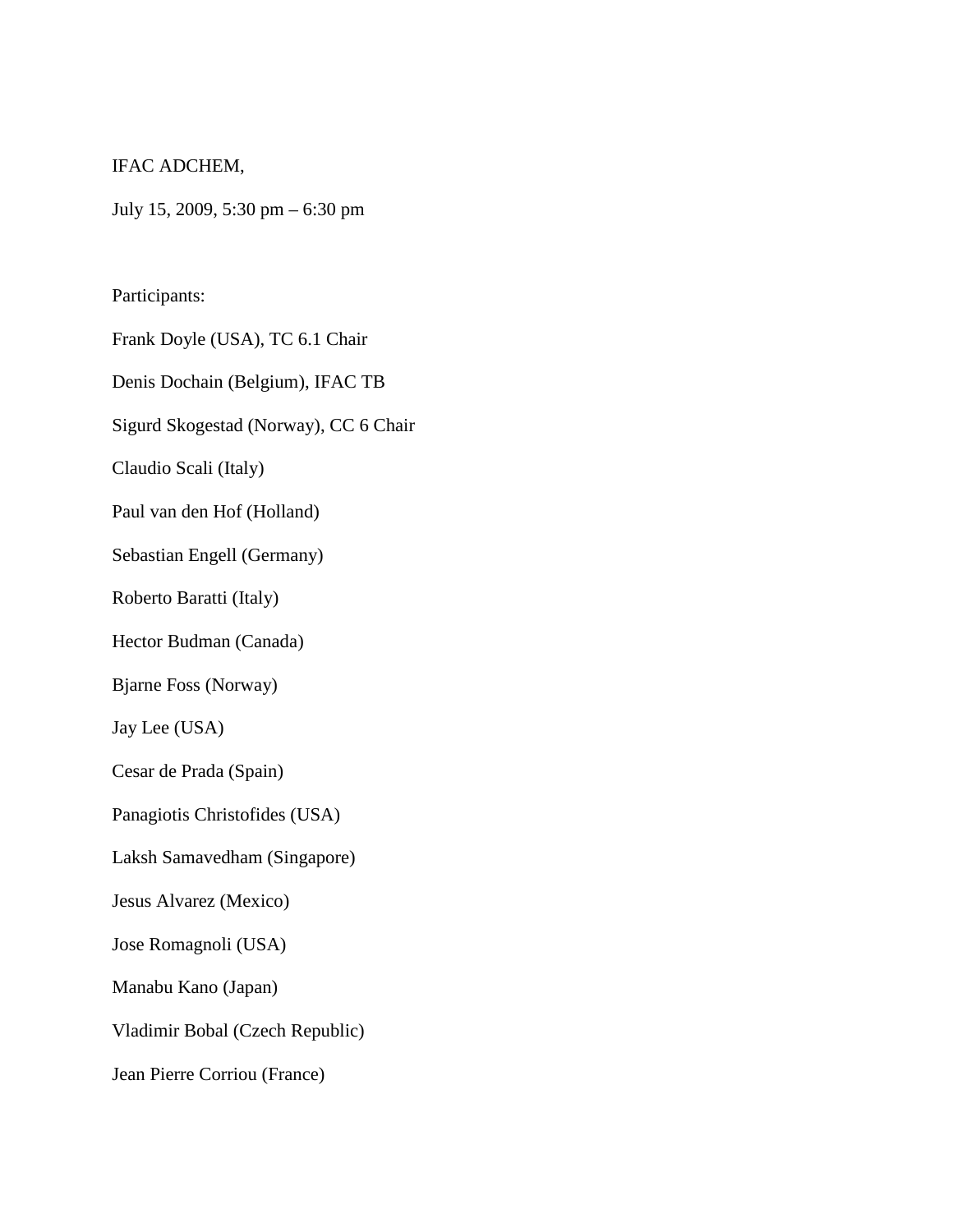Moses Tade (Australia), guest

Christos Georgakis (USA), guest

Wolfgang Marquardt (Germany), guest

Lakshminarayanan Samavedham (Singapore), guest

Vinay Kariwala (Singapore), guest

Alain van de Wouwer (Belgium), guest

Welcome, minutes, agenda

The minutes of the last meeting during the IFAC WC in Seoul in July 2008 have been accepted.

Review of ADCHEM 2009 program

The IPC Chair, Sebastian Engell (D), and NOC Chair, Yaman Arkun (Turkey), reviewed the meeting logistics for the 2009 ADCHEM meeting. There were a total of 215 submissions, representing 40 countries, and overall 22% were rejected. Of the accepted papers, 43% were accepted as oral, 7% as keynote and plenary, and the remainder as posters. A conventional review system was employed: all papers were reviewed by at least two reviewers, but majority were with 3. However, the final decisions were given careful consideration by IPC chair (i.e., not just numerical scores were considered). The organizers sought a wide breadth of participation, and were successful with 34 countries spanning the accepted papers. Of the 12 keynotes, 6 were invited, and were 6 "promoted" from contributed submissions. There was only one organized session on hybrid systems.

Lessons learnt:

There were no major problems reported, and it was widely agreed that the 2006 and 2009 format for ADCHEM worked well, and should be preserved in the 2012 meeting.

Upcoming Meetings :

DYCOPS/CAB 2010: The joint meeting will be held July 5-9, 2010 and the IPC Chair for DYCOPS will be Mayuresh Kothare (US), the Vice Chair is Moses Tade (Australia), and the vice Chair from Industry is Olivier Ludemann (France). The NOC Chair for DYCOPS is Alain Vande Wouwer (Belgium) and one NOC committee member attended the meeting (Denis Dochain, Belgium). They reported that they have kept the successful program format from Cancun (other than switched order of the CAB & DYCOPS meetings). The location will be Leuven, and multiple cooperating universities are involved in the organization.